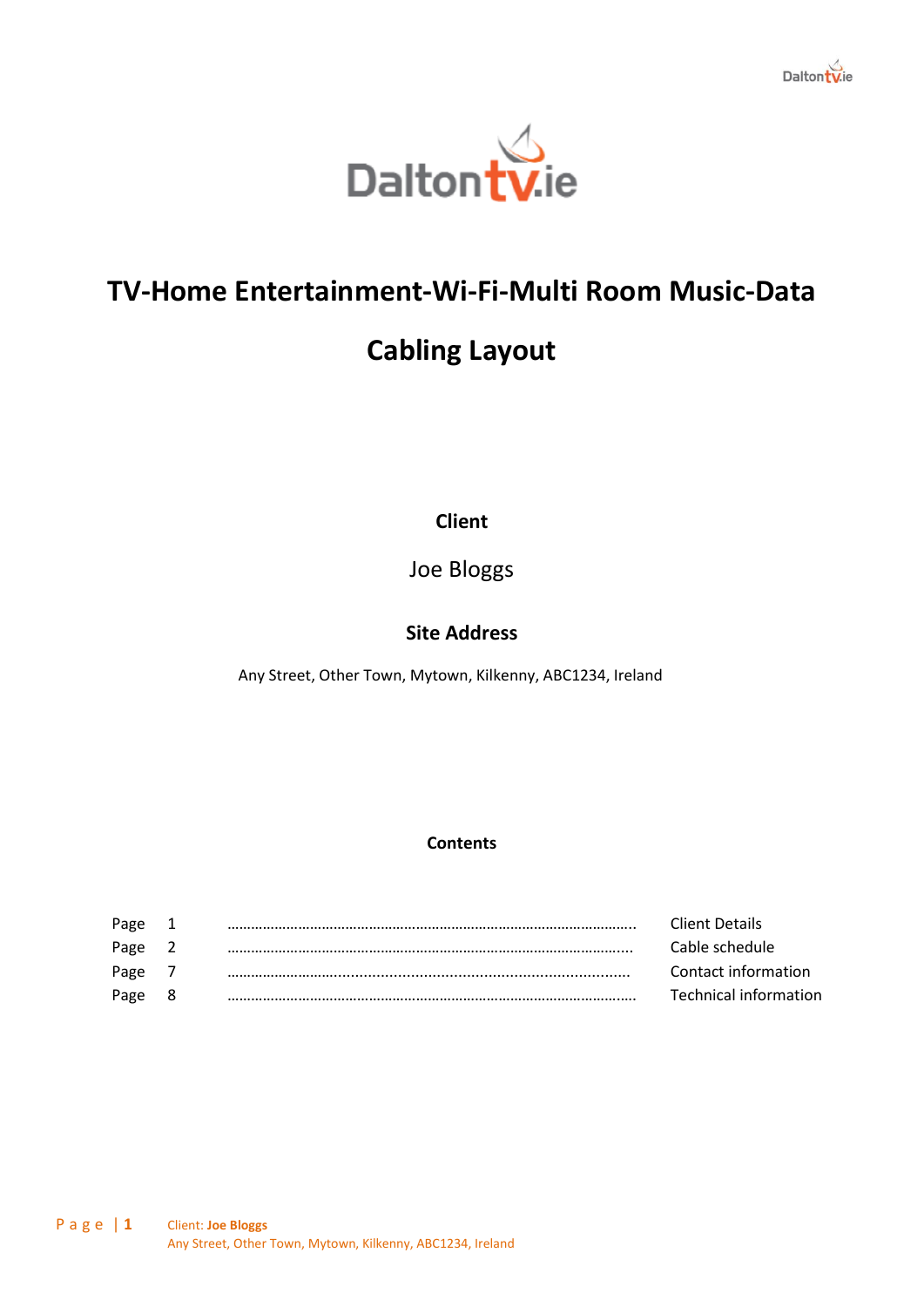

| From              | $\ddot{\phantom{a}}$ | Attic                                                  |
|-------------------|----------------------|--------------------------------------------------------|
| To                | $\mathcal{L}$        | Living Room                                            |
| Quantity          |                      | 3                                                      |
| <b>Cable Type</b> |                      | TV Coaxial Cable 75 Ohm                                |
| <b>Terminate</b>  |                      | TV outlet socket F Type                                |
| <b>Notes</b>      |                      | Two satellite and one Saorview for Sky+ HD at main TV. |

**No.1 Completed**

 $\Box$ 

| <b>From</b>       |                | Attic                                                         |
|-------------------|----------------|---------------------------------------------------------------|
| To                | $\ddot{\cdot}$ | <b>Sitting Room</b>                                           |
| Quantity          | $\mathcal{L}$  |                                                               |
| <b>Cable Type</b> |                | TV Coaxial Cable 75 Ohm                                       |
| <b>Terminate</b>  |                | TV outlet socket F Type                                       |
| <b>Notes</b>      |                | Saorview + RF feed from Sky box in other room for remote eye. |

**--------------------------------------------------------------------------------------------------------------------------------------**

**No.2 Completed**

| <b>From</b>       | ÷                    | Attic                                       |
|-------------------|----------------------|---------------------------------------------|
| To                | $\ddot{\cdot}$       | Den                                         |
| <b>Quantity</b>   | $\ddot{\phantom{a}}$ | 2                                           |
| <b>Cable Type</b> | $\ddot{\phantom{0}}$ | TV Coaxial Cable 75 Ohm                     |
| <b>Terminate</b>  | $\mathbf{L}$         | TV outlet socket F Type                     |
| <b>Notes</b>      | ٠<br>$\bullet$       | Saorview + RF from sky box with remote eye. |

**--------------------------------------------------------------------------------------------------------------------------------------**

**No.3 Completed**

 $\Box$ 

| <b>From</b>       | $\ddot{\cdot}$      | Play Room                                                                     |
|-------------------|---------------------|-------------------------------------------------------------------------------|
| To                | ٠<br>$\blacksquare$ | Attic                                                                         |
| Quantity          | ٠                   | 2                                                                             |
| <b>Cable Type</b> | ٠                   | TV Coaxial Cable 75 Ohm                                                       |
| <b>Terminate</b>  | $\ddot{\cdot}$      | TV outlet socket F Type                                                       |
| <b>Notes</b>      |                     | Play room TV is at high level. Saorview + free to air satellite feed for kids |
| channels.         |                     |                                                                               |

**--------------------------------------------------------------------------------------------------------------------------------------**

**No.4 Completed**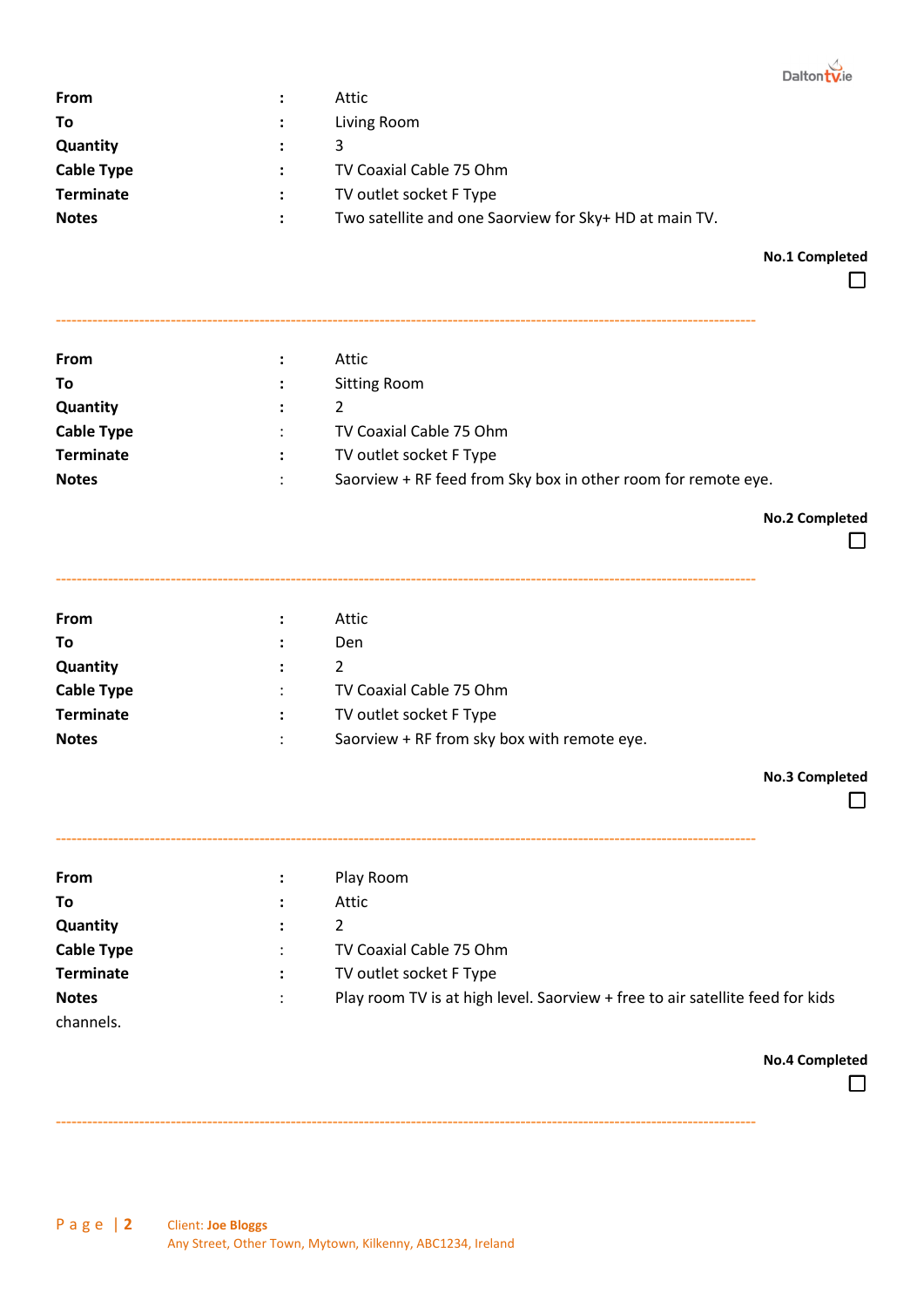| <b>From</b>       |                      | Games Room                                                                |
|-------------------|----------------------|---------------------------------------------------------------------------|
| To                |                      | <b>AtticAtticAttic</b>                                                    |
| <b>Quantity</b>   | $\ddot{\phantom{a}}$ |                                                                           |
| <b>Cable Type</b> |                      | TV Coaxial Cable 75 Ohm                                                   |
| <b>Terminate</b>  |                      | TV outlet socket F Type                                                   |
| <b>Notes</b>      |                      | Games room Tv is wall mounted. Sky RF signal + FTA satellite and Saorview |

**No.5 Completed**

 $\Box$ 

Daltontvie

| From              | $\ddot{\phantom{a}}$ | Utility                                    |
|-------------------|----------------------|--------------------------------------------|
| Τo                |                      | Den                                        |
| Quantity          |                      | 2                                          |
| <b>Cable Type</b> | $\ddot{\phantom{a}}$ | CAT6 Cable                                 |
| <b>Terminate</b>  | $\ddot{\phantom{a}}$ | RJ45 plug both ends                        |
| <b>Notes</b>      | ٠                    | Data cable for smart TV & amp; desktop PC. |

**--------------------------------------------------------------------------------------------------------------------------------------**

**--------------------------------------------------------------------------------------------------------------------------------------**

**No.6 Completed**

 $\Box$ 

| <b>From</b>       | :                    | Office                     |
|-------------------|----------------------|----------------------------|
| Τo                | $\ddot{\phantom{a}}$ | Utility                    |
| Quantity          | :                    |                            |
| <b>Cable Type</b> | $\ddot{\phantom{a}}$ | <b>CAT6 Cable</b>          |
| <b>Terminate</b>  | :                    | RJ45 plug both ends        |
| <b>Notes</b>      | ٠<br>٠               | Data socket for office PC. |

**No.7 Completed**

 $\Box$ 

| <b>From</b>       | ÷                    | Utility                             |
|-------------------|----------------------|-------------------------------------|
| To                | $\ddot{\phantom{a}}$ | <b>First Floor Landing</b>          |
| Quantity          | ÷                    |                                     |
| <b>Cable Type</b> | ÷                    | <b>CAT6 Cable</b>                   |
| <b>Terminate</b>  | :                    | RJ45 plug both ends                 |
| <b>Notes</b>      | ٠                    | Wi-Fi access point for first floor. |

**--------------------------------------------------------------------------------------------------------------------------------------**

**--------------------------------------------------------------------------------------------------------------------------------------**

**No.8 Completed**

 $\Box$ 

| <b>From</b> | Utility              |
|-------------|----------------------|
| To          | Ground Floor Hallway |
| Quantity    |                      |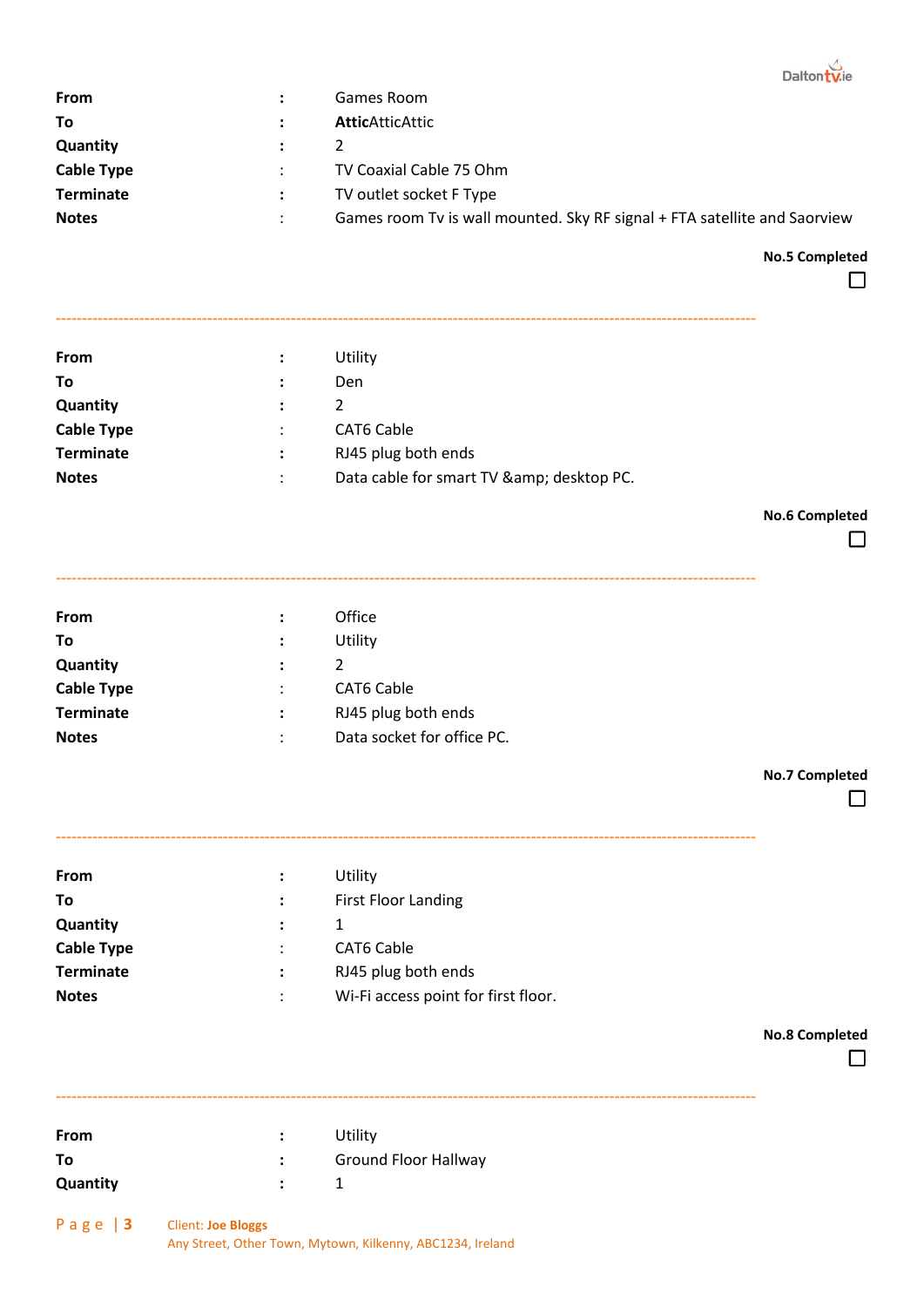

| Cable Type       | CAT6 Cable                           |
|------------------|--------------------------------------|
| <b>Terminate</b> | CAT6 Cable                           |
| <b>Notes</b>     | Wi-Fi access point for ground floor. |

#### **No.9 Completed**

| $\ddot{\cdot}$ | Utility                                      |
|----------------|----------------------------------------------|
| $\ddot{\cdot}$ | Garage                                       |
| $\mathbb{R}^n$ |                                              |
| $\ddot{\cdot}$ | <b>CAT6 Cable</b>                            |
| $\mathbf{L}$   | RJ45 plug both ends                          |
|                | For internet connection from telephone line. |
|                |                                              |

**--------------------------------------------------------------------------------------------------------------------------------------**

#### **No.10 Completed**

| - | г | <br><b>Service Service</b><br>٠ |  |  |  |
|---|---|---------------------------------|--|--|--|
|   |   |                                 |  |  |  |

| From              | $\ddot{\phantom{a}}$ | Bed 1                                                           |
|-------------------|----------------------|-----------------------------------------------------------------|
| To                | $\ddot{\phantom{a}}$ | Utility                                                         |
| Quantity          | $\ddot{\phantom{a}}$ | 5.                                                              |
| <b>Cable Type</b> |                      | TV Coaxial Cable 75 Ohm                                         |
| <b>Terminate</b>  |                      | TV outlet socket F Type                                         |
| <b>Notes</b>      |                      | Run one individual coaxial cable from each bed room to utility. |

**--------------------------------------------------------------------------------------------------------------------------------------**

**--------------------------------------------------------------------------------------------------------------------------------------**

#### **No.11 Completed**

 $\Box$ 

| From              | ÷              | Attic                                   |
|-------------------|----------------|-----------------------------------------|
| Τo                |                | Ground Floor Hallway                    |
| <b>Quantity</b>   |                |                                         |
| <b>Cable Type</b> | $\ddot{\cdot}$ | Radio Coaxial Cable 50 Ohm              |
| <b>Terminate</b>  | ÷              | No termination                          |
| <b>Notes</b>      | ٠              | For mobile phone repeater ground floor. |

**No.12 Completed**

 $\Box$ 

**--------------------------------------------------------------------------------------------------------------------------------------**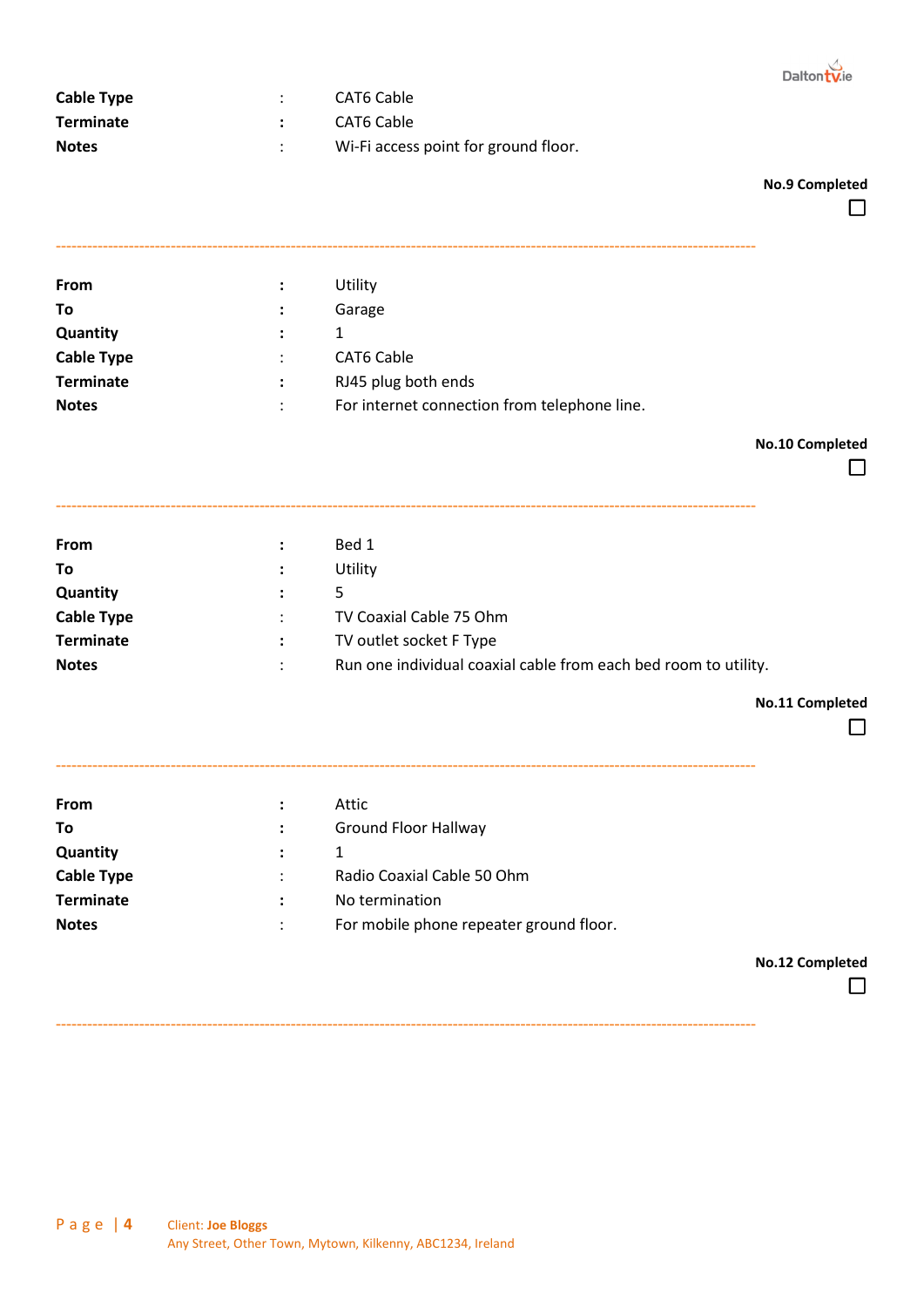

| <b>From</b>       | ÷              | Attic                                  |
|-------------------|----------------|----------------------------------------|
| Τo                | $\ddot{\cdot}$ | <b>First Floor Landing</b>             |
| Quantity          | $\mathbb{R}^n$ |                                        |
| <b>Cable Type</b> | $\ddot{\cdot}$ | Radio Coaxial Cable 50 Ohm             |
| <b>Terminate</b>  |                | No termination                         |
| <b>Notes</b>      |                | For mobile phone repeater first floor. |
|                   |                |                                        |

**No.13 Completed**

 $\Box$ 

| <b>From</b>       | $\mathcal{L}$        | Living Room                                              |
|-------------------|----------------------|----------------------------------------------------------|
| To                |                      | Living Room                                              |
| <b>Quantity</b>   | $\mathcal{L}$        | 2                                                        |
| <b>Cable Type</b> | $\ddot{\phantom{a}}$ | <b>HDMI Cable</b>                                        |
| <b>Terminate</b>  | $\ddot{\phantom{a}}$ | No termination                                           |
| <b>Notes</b>      | ÷                    | HDMI to HDMI to allow for wall mounted TV at high level. |

**--------------------------------------------------------------------------------------------------------------------------------------**

**No.14 Completed**

 $\Box$ 

|                                              | $\bullet$              |
|----------------------------------------------|------------------------|
| From                                         | $\bullet$              |
| To                                           | $\bullet$<br>$\bullet$ |
|                                              | $\bullet$<br>$\bullet$ |
| <b>Quantity<br/>Cable Type<br/>Terminate</b> | $\bullet$<br>$\bullet$ |
|                                              | $\bullet$<br>$\bullet$ |
| <b>Notes</b>                                 | $\bullet$<br>$\cdot$   |
|                                              |                        |

| <b>No.15 Completed</b> |  |  |
|------------------------|--|--|
|------------------------|--|--|

|                                              | -----------------      |
|----------------------------------------------|------------------------|
| From                                         | $\bullet$              |
| To                                           | $\bullet$<br>$\bullet$ |
| <b>Quantity<br/>Cable Type<br/>Terminate</b> | $\bullet$              |
|                                              | $\cdot$                |
|                                              | $\bullet$              |
| <b>Notes</b>                                 | $\cdot$                |
|                                              |                        |

**--------------------------------------------------------------------------------------------------------------------------------------**

**No.16 Completed**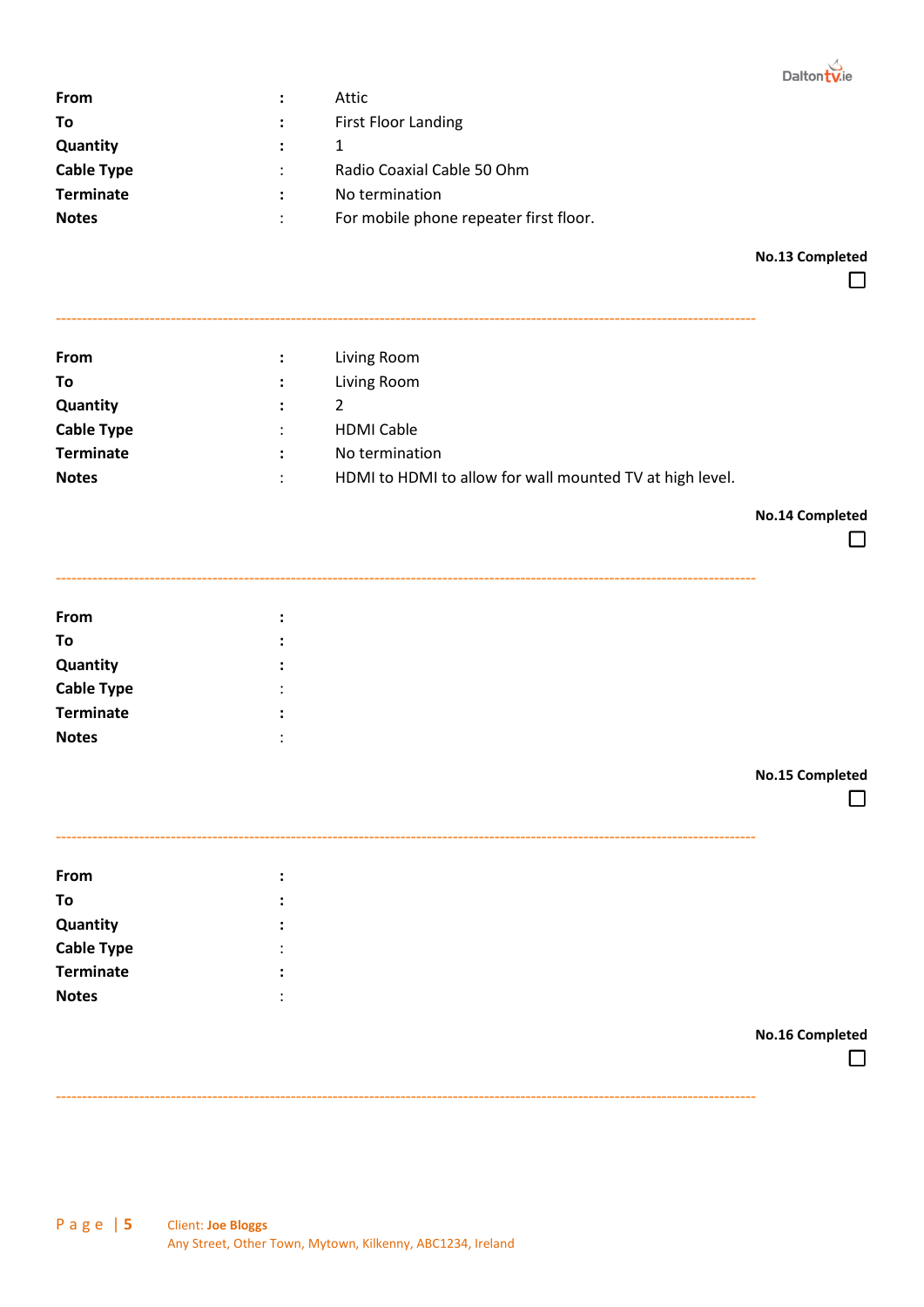

| From              | ٠<br>$\bullet$         |  |  |
|-------------------|------------------------|--|--|
| To                | ÷                      |  |  |
| Quantity          | $\bullet$<br>$\bullet$ |  |  |
| <b>Cable Type</b> | $\bullet$<br>$\bullet$ |  |  |
| <b>Terminate</b>  | ٠<br>$\bullet$         |  |  |
| <b>Notes</b>      | $\cdot$<br>$\cdot$     |  |  |
|                   |                        |  |  |

**No.17 Completed**

 $\Box$ 

| From              |                |                 |
|-------------------|----------------|-----------------|
| To                |                |                 |
| Quantity          |                |                 |
| <b>Cable Type</b> |                |                 |
| <b>Terminate</b>  |                |                 |
| <b>Notes</b>      |                |                 |
|                   |                | No.18 Completed |
|                   |                | - 1             |
| From              |                |                 |
|                   | $\ddot{\cdot}$ |                 |
| To                |                |                 |
| Quantity          |                |                 |
| <b>Cable Type</b> |                |                 |
| <b>Terminate</b>  |                |                 |
| <b>Notes</b>      |                |                 |
|                   |                | No.19 Completed |
|                   |                |                 |
| From              |                |                 |
| To                |                |                 |
| Quantity          |                |                 |
| <b>Cable Type</b> |                |                 |
| <b>Terminate</b>  |                |                 |
| <b>Notes</b>      |                |                 |
|                   |                |                 |
|                   |                | No.20 Completed |

**--------------------------------------------------------------------------------------------------------------------------------------**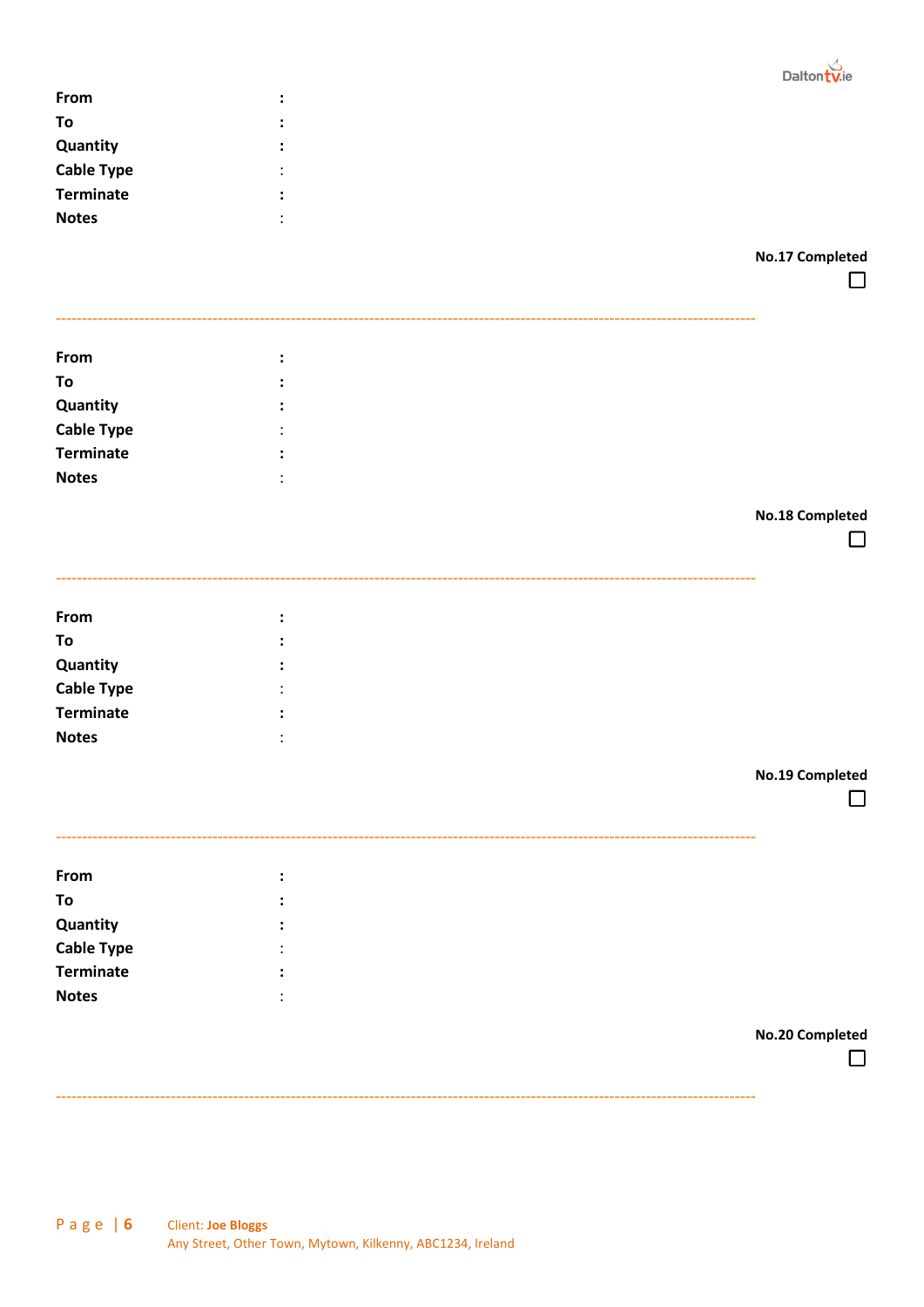

# **Contact Information**

#### **Client**

| <b>Name</b> | ٠<br>٠ | Joe Bloggs       |
|-------------|--------|------------------|
| Phone       | ٠      | 0567771900       |
| Email       | ٠      | info@daltontv.ie |

#### **Electrical Contractor**

| <b>Name</b> | ٠      | Sparky Cables    |
|-------------|--------|------------------|
| Phone       | ٠      | 0861234567       |
| Email       | ٠<br>٠ | sparks@gmail.com |

### **Building Contractor**

| <b>Name</b> | ٠<br>٠ | <b>Bob Builder Ltd</b> |
|-------------|--------|------------------------|
| Phone       | ٠      | 0871234567             |
| Email       | ٠<br>٠ | bob@build.com          |

#### **Daltontv.ie**

| <b>Name</b> |   | Kenny Dalton     |
|-------------|---|------------------|
| Phone       |   | 087 2992300      |
| Email       | ٠ | info@daltontv.ie |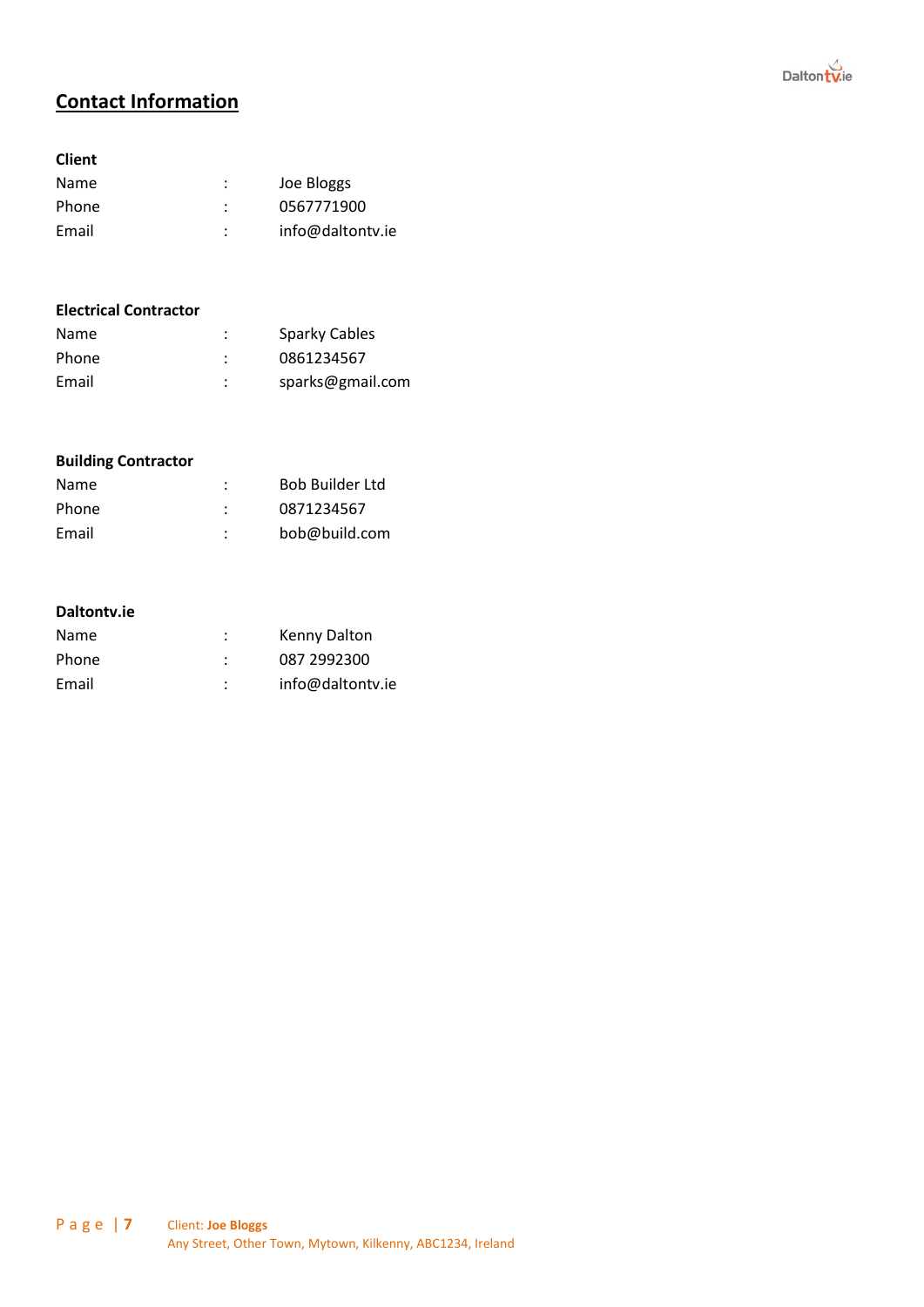

# **Antennas**

**Satellite Dish Location** On gable end wall on south facing side of house.

**Saorview Aerial Location** Saorview signal in attic.

**Mobile Phone Repeater Aerial** On chimney.

# **Technical Notes**

TV outlet socket should be F Type NON isolated to allow DC voltage pass.

HDMI socket boxes should be 40 mm deep. HDMI cable plug ends should be protected.

All CAT 5/6 cables should be labeled and terminated at both ends and tested.

Confirm height of socket outlets for wall mounted TVs with client. Wall mounted TVs may also require HDMI cables to be installed.

Electrical socket required in attic. One also required in utility at TV cabinet.

### **General Notes**

Please confirm size of TV cabinet in utility with kitchen contractor/builder.